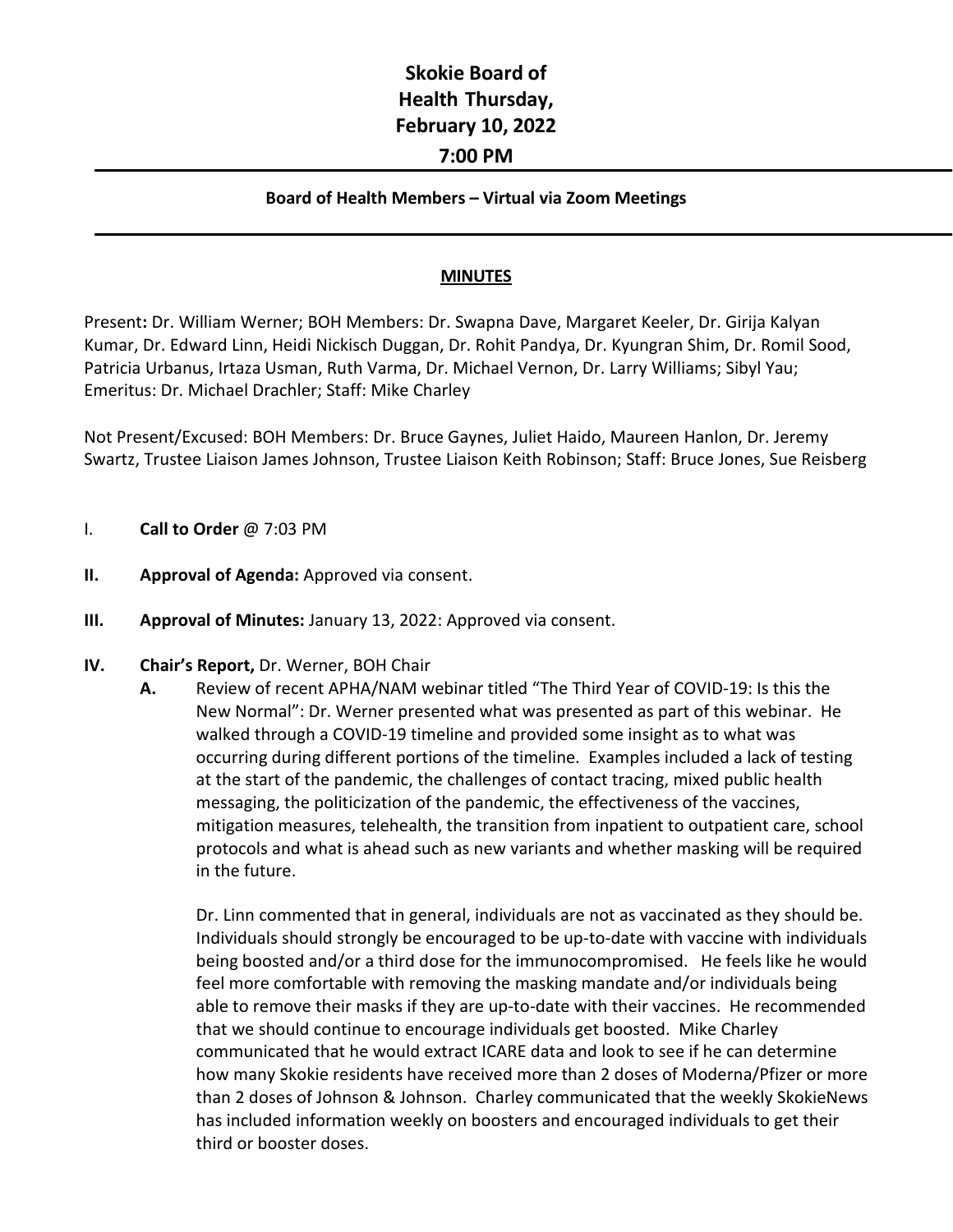Dr. Williams commented that he has attempted through Vax Verify to find his vaccination records, however the system says his vaccination records don't exist, despite the fact that he has received the initial two doses from DuPage County and a booster from Walgreens. He didn't see anywhere within that process where he could contact someone at the State of Illinois with questions about this. Rohit Pandya recommended that Dr. Williams contact a pharmacist at Walgreens directly to inquire about his COVID-19 dose. Dr. Williams also related that he believes a fourth booster dose is being recommended by the CDC & FDA for those that are immunocompromised. If this is the case a message should be sent out on this. Dr. Linn communicated that although Israel has recommended a fourth dose, that here in the US this has not yet been recommended; although it is being considered.

- **B.** Village of Skokie Smart911: Dr. Werner communicated that Skokie has a new notification system and all Skokie residents are encouraged to sign up for the service, even if they had signed up for the prior notification system. The system will be used to notify residents of emergencies, snow messaging and/or other important notices. Individuals can also input any relevant medical conditions such as mobility issues that will help with Village response and service to the community.
- **V. Director's Monthly Report,** Mike Charley, Director of Health & Human Services Charley presented on the current status of COVID-19, which included updates on a decrease in cases since January 7, 2022 in Skokie, the Sangamon County Circuit Court's temporary restraining order associated with schools and masking and presented Skokie COVID-19 data. Charley communicated that the Skokie HHS intends on ending its mask order and proof of vaccination order on/around February 28, on the same timelines of the State, Cook County & the City of Chicago ending their mask and/or proof of vaccination orders. Lifting the orders is contingent on COVID-19 cases in the region decreasing, positivity rate decreasing and hospital data supporting this decision. Charley also provided other non-COVID updates including updates on HHS open positions, the co-responder program and the Oakton/Village Certificate program partnership.

Heidi Nickisch Duggan communicated that at District 202 & 65 they both communicated that they will continue to follow the science with requiring masking and continued testing in their schools. She communicated that those two schools are using a spit test for COVID in the schools and this is the only in-school testing option. She has concerns that there are children that cannot spit and therefore do not get tested. Charley communicated that he may be able to inquire whether other school districts in Skokie are offering alternative tests to those children that cannot participate in the Shield testing, at a meeting he has with Skokie school superintendent's tomorrow morning.

Dr. Werner mentioned that he had submitted to the Federal government to receive the freerapid COVID tests and has not received anything yet. Several BOH members responded that they had received their free tests, several responded that had not.

## VI. **Old/New Items of Business:** None

**VII. Public Comments:** Two public comments were received from a single email address. No name was provided as part of the public comments. Mike Charley read those public comments to the